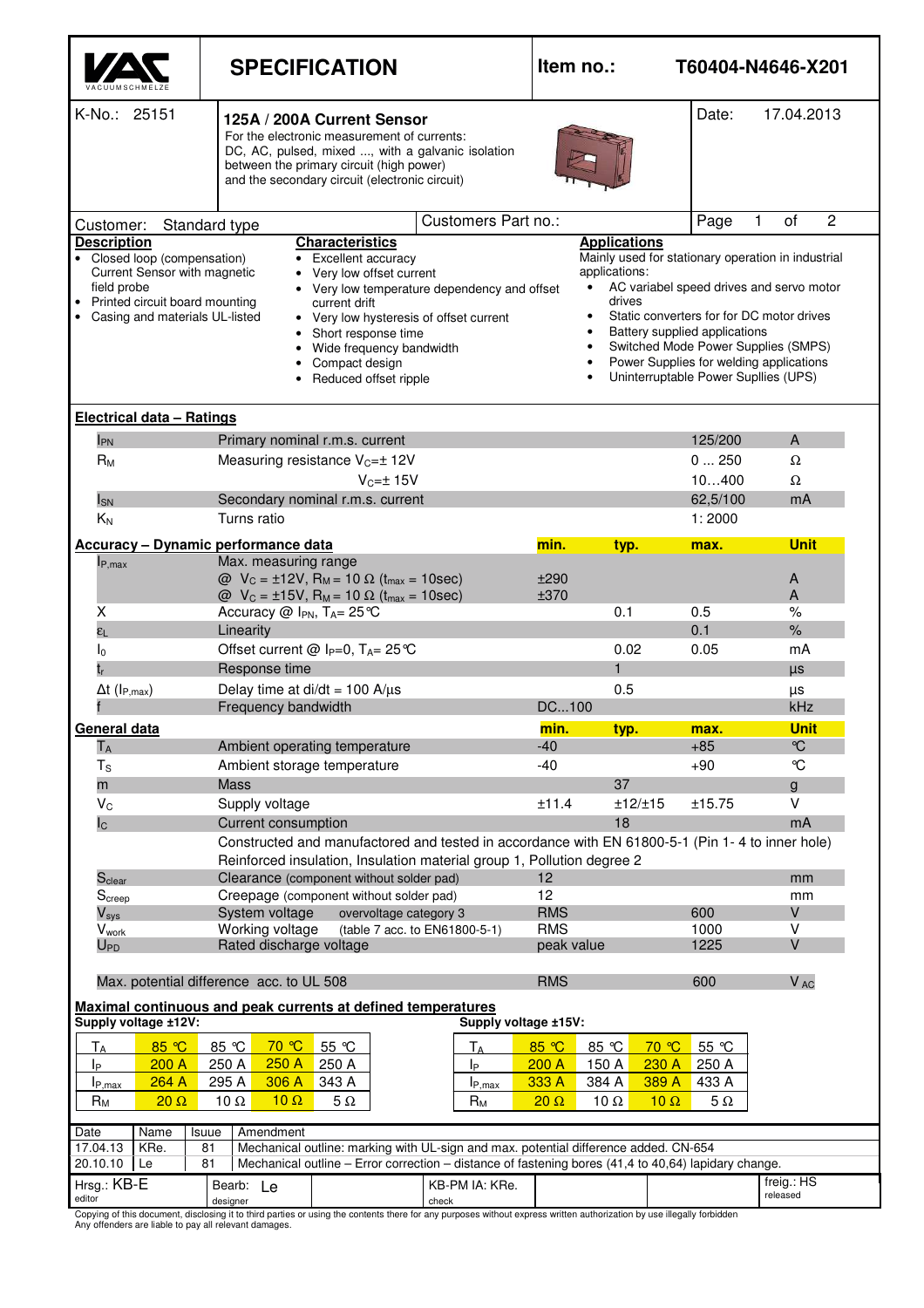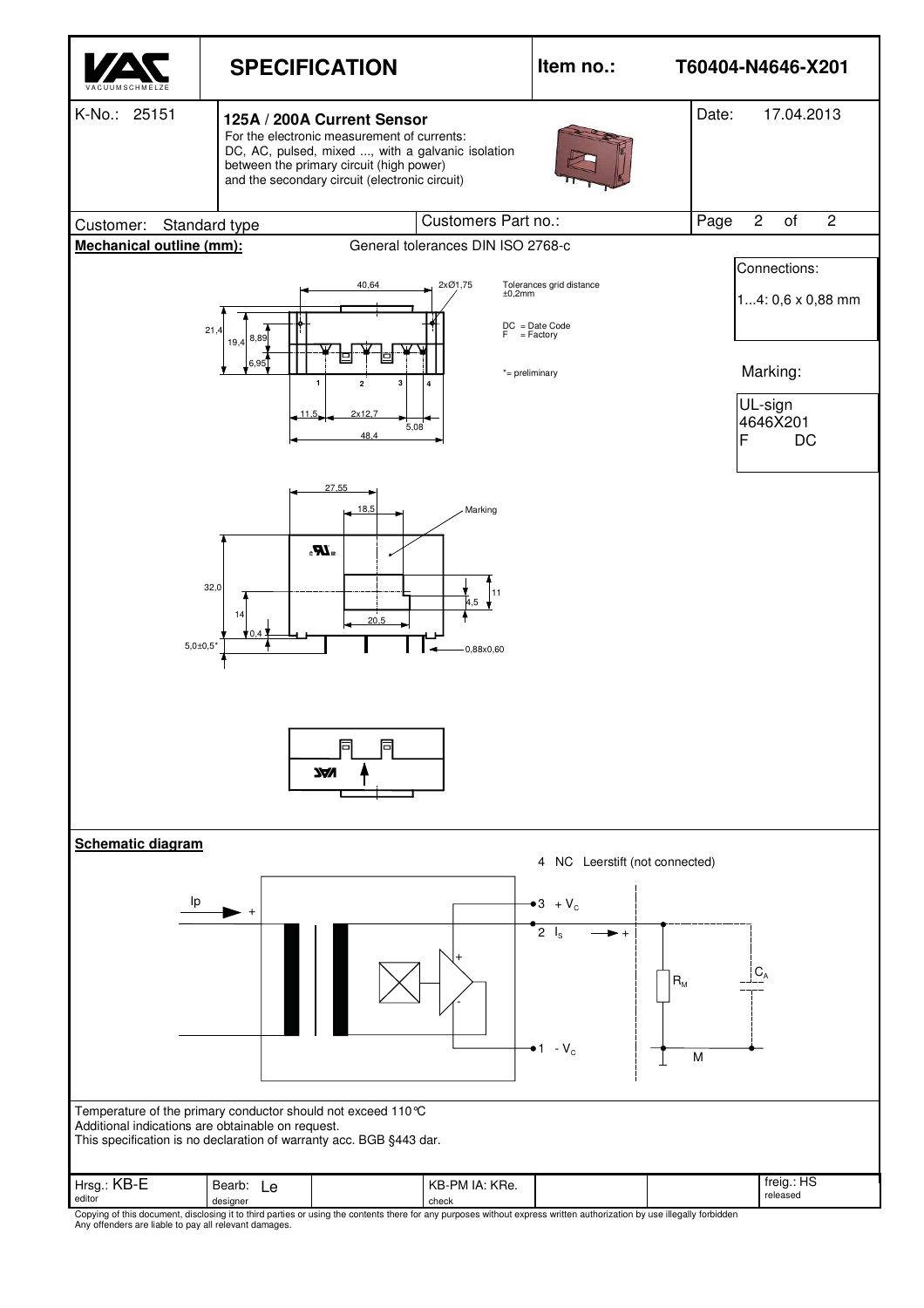|                                                                                     |      |                                                                                                                                                                                         | <b>Additional Information</b> |                                                                                                     | <b>Item No.:</b>                                                                             | T60404-N4646-X201 |               |               |                                                                                              |  |
|-------------------------------------------------------------------------------------|------|-----------------------------------------------------------------------------------------------------------------------------------------------------------------------------------------|-------------------------------|-----------------------------------------------------------------------------------------------------|----------------------------------------------------------------------------------------------|-------------------|---------------|---------------|----------------------------------------------------------------------------------------------|--|
| K-No.: 25151                                                                        |      | 125A / 200A Current Sensor<br>For electronic current measurement:<br>DC, AC, pulsed, mixed , with a galvanic<br>isolation between primary circuit<br>(high power) and secondary circuit |                               |                                                                                                     |                                                                                              |                   |               |               | Date:<br>17.04.2013                                                                          |  |
| Customer:                                                                           |      |                                                                                                                                                                                         |                               |                                                                                                     | <b>Customers Part No.:</b>                                                                   |                   |               | Page          | 3<br>of<br>1                                                                                 |  |
|                                                                                     |      |                                                                                                                                                                                         |                               | Electrical Data (investigate by a type checking)                                                    |                                                                                              |                   |               |               |                                                                                              |  |
| V <sub>Ctot</sub>                                                                   |      |                                                                                                                                                                                         |                               | Maximum supply voltage (without function)<br>±15.75 to ±18 V: for 1s per hour                       |                                                                                              | min.              | typ.          | max.<br>±18   | <b>Unit</b><br>$\vee$                                                                        |  |
| $R_{\rm S}$                                                                         |      |                                                                                                                                                                                         |                               | Secondary coil resistance @ TA=85 ℃                                                                 |                                                                                              |                   |               | 63            | $\Omega$                                                                                     |  |
| $X_{Ti}$                                                                            |      |                                                                                                                                                                                         |                               | Temperature drift of $X@T_A = -40$ +85 °C                                                           |                                                                                              |                   |               | 0.1           | $\%$                                                                                         |  |
| $I0$ ges                                                                            |      |                                                                                                                                                                                         |                               | Offset current (including $I_0$ , $I_{0t}$ , $I_{0T}$ )                                             |                                                                                              |                   |               | 0.07          | mA                                                                                           |  |
| $I_{0t}$                                                                            |      |                                                                                                                                                                                         |                               | Long term drift Offset current lo                                                                   |                                                                                              |                   | 0.025         |               | mA                                                                                           |  |
| $I_{0T}$                                                                            |      |                                                                                                                                                                                         |                               |                                                                                                     | Offset current temperature drift $I_0 \omega T_A = -40$ +85 °C                               |                   | 0.025         |               | mA                                                                                           |  |
| $I_{OH}$                                                                            |      |                                                                                                                                                                                         |                               |                                                                                                     | Hyteresis current $@$ l <sub>P</sub> =0 (caused by primary current 10 x l <sub>PN</sub> )    |                   | 0.025         | 0.05          | mA                                                                                           |  |
| $\Delta I_0/\Delta V_C$                                                             |      |                                                                                                                                                                                         |                               | Supply voltage rejection ratio                                                                      |                                                                                              |                   |               | 0.01          | mA/V                                                                                         |  |
| $I_{\rm OSS}$                                                                       |      |                                                                                                                                                                                         |                               | Offset ripple (with1 MHz- filter first order)                                                       |                                                                                              |                   |               | 0.1           | mA                                                                                           |  |
| $I_{\rm OSS}$                                                                       |      |                                                                                                                                                                                         |                               | Offset ripple (with 100 kHz- filter first order)<br>Offset ripple (with 20 kHz- filter first order) |                                                                                              |                   | 0.01<br>0.003 | 0.02<br>0.005 | mA<br>mA                                                                                     |  |
| $I_{\rm OSS}$<br>$C_{k}$                                                            |      |                                                                                                                                                                                         |                               |                                                                                                     | Maximum possible coupling capacity (primary – secondary)                                     |                   | 8             |               | pF                                                                                           |  |
|                                                                                     |      |                                                                                                                                                                                         |                               |                                                                                                     | <b>Inspection</b> (Measurement after temperature balance of the samples at room temperature) |                   |               |               |                                                                                              |  |
| $K_N(N_1/N_2)$                                                                      | (V)  |                                                                                                                                                                                         | M3011/6                       |                                                                                                     | Transformation ratio (I <sub>P=100A</sub> , 40-80 Hz)                                        |                   |               | 1:19902010    |                                                                                              |  |
| I <sub>0</sub>                                                                      | (V)  |                                                                                                                                                                                         | M3226                         | Offset current                                                                                      |                                                                                              |                   |               | 0.05          | mA                                                                                           |  |
| $V_d$                                                                               | (V)  |                                                                                                                                                                                         | M3014:                        | Test voltage, rms, 1 s<br>pin $1 - 4$ vs. hole                                                      |                                                                                              |                   |               | 1.8           | kV                                                                                           |  |
| $V_{e}$                                                                             |      | (AQL 1/S4)                                                                                                                                                                              |                               |                                                                                                     | Partial discharge voltage acc.M3024 (RMS)                                                    |                   |               | 1300          | $\sf V$                                                                                      |  |
|                                                                                     |      |                                                                                                                                                                                         |                               | with V <sub>vor</sub> (RMS)                                                                         |                                                                                              |                   |               | 1625          | V                                                                                            |  |
| Type Testing (Pin 1 - 4 to hole)                                                    |      |                                                                                                                                                                                         |                               |                                                                                                     |                                                                                              |                   |               |               |                                                                                              |  |
| Vw                                                                                  |      |                                                                                                                                                                                         |                               |                                                                                                     | HV transient test according to M3064 (1,2 µs / 50 µs-wave form)                              |                   |               | 8             | kV                                                                                           |  |
| $V_d$                                                                               |      |                                                                                                                                                                                         | Testing voltage to M3014      |                                                                                                     |                                                                                              |                   | (5 s)         | 3.6           | kV                                                                                           |  |
| Partial discharge voltage acc.M3024 (RMS)<br>$V_{e}$<br>with V <sub>vor</sub> (RMS) |      |                                                                                                                                                                                         |                               |                                                                                                     |                                                                                              | 1300<br>1625      | V<br>$\vee$   |               |                                                                                              |  |
|                                                                                     |      |                                                                                                                                                                                         |                               |                                                                                                     |                                                                                              |                   |               |               |                                                                                              |  |
| Datum                                                                               | Name | Index                                                                                                                                                                                   | Änderung                      |                                                                                                     |                                                                                              |                   |               |               |                                                                                              |  |
| 17.04.13<br>KRe.<br>20.10.10<br>  Le                                                |      | 81<br>81                                                                                                                                                                                | Date updated.                 |                                                                                                     | Applicable documents: further standards added. CN-654                                        |                   |               |               |                                                                                              |  |
| Hrsg.: KB-E<br>editor                                                               |      | designer                                                                                                                                                                                | Bearb: Le                     |                                                                                                     | KB-PM IA: KRe.<br>check                                                                      |                   |               |               | freig.: HS<br>released                                                                       |  |
|                                                                                     |      |                                                                                                                                                                                         |                               | Weitergabe sowie Vervielfältigung dieser Unterlage, Verwertung und Mitteilung ihres Inhalts         |                                                                                              |                   |               |               | Copying of this document, disclosing it to third parties or using the contents there for any |  |

nicht gestattet, soweit nicht ausdrücklich zugestanden. Zuwiderhandlungen verpflichten zu Schadenersatz. Alle Rechte für den Fall der Patenterteilung oder GM-Eintragung vorbehalten

Copying of this document, disclosing it to third parties or using the contents there for any<br>purposes without express written authorization by use illegally forbidden.<br>Any offenders are liable to pay all relevant damages.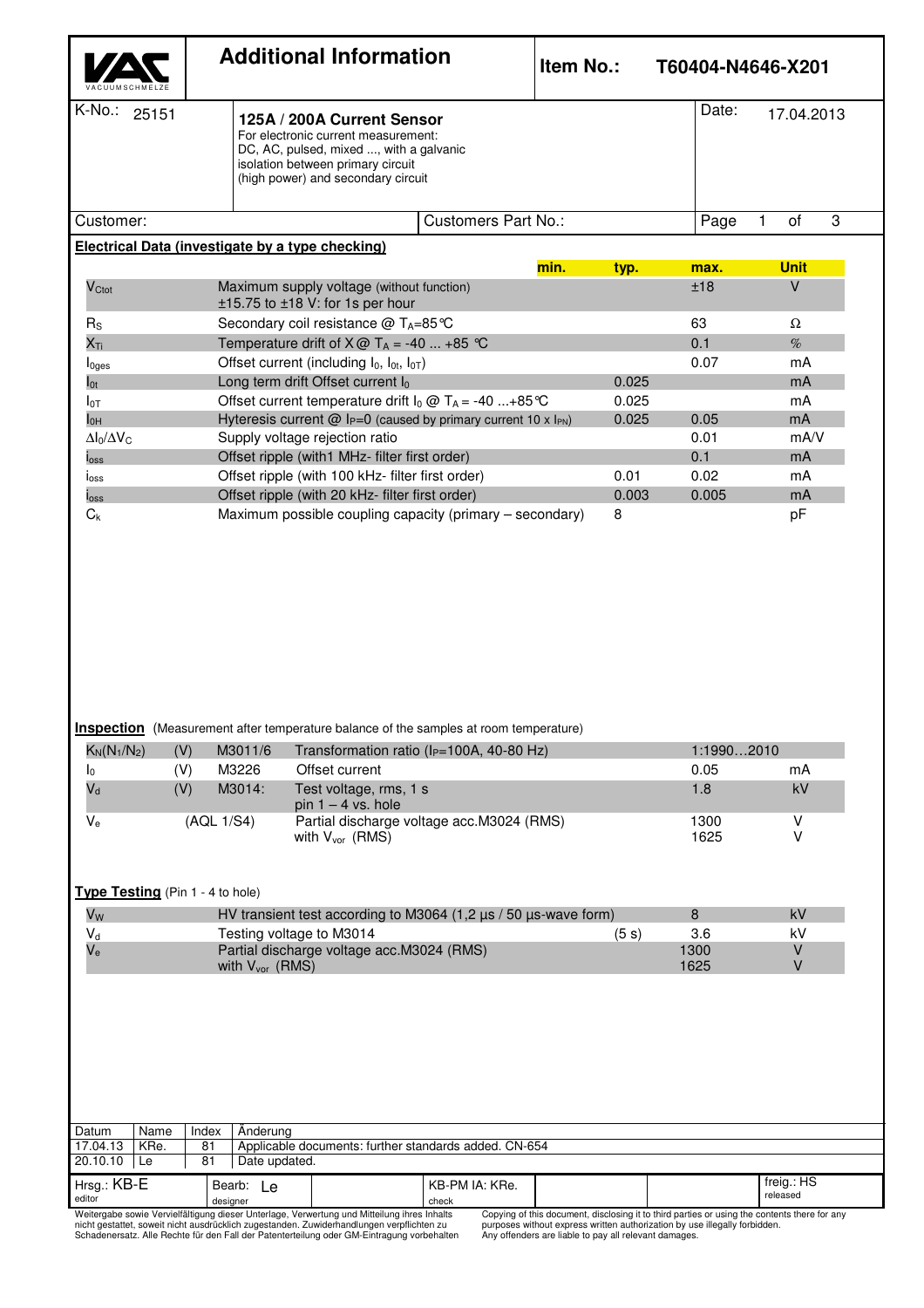

Weitergabe sowie Vervielfältigung dieser Unterlage, Verwertung und Mitteilung ihres Inhalts nicht gestattet, soweit nicht ausdrücklich zugestanden. Zuwiderhandlungen verpflichten zu Schadenersatz. Alle Rechte für den Fall der Patenterteilung oder GM-Eintragung vorbehalten Copying of this document, disclosing it to third parties or using the contents there for any purposes without express written authorization by use illegally forbidden. Any offenders are liable to pay all relevant damages.